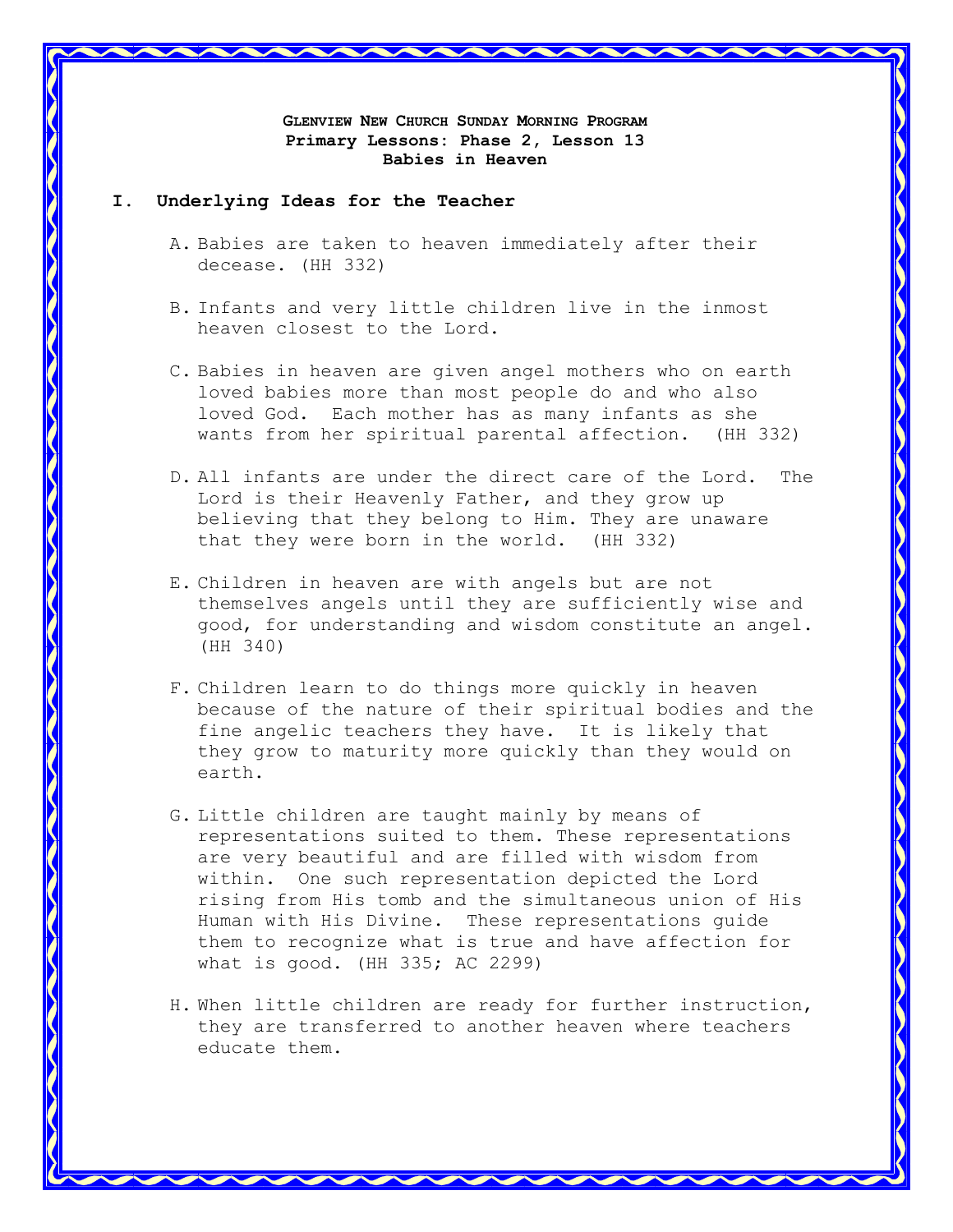# **II. Story Circle**

- A. Introduction
	- 1. Once there was a family with a new baby. Everyone loved the baby, especially his parents and his brothers and sisters. But the baby was born with something wrong with his body; his heart didn't work right. The baby was only a month old when he died. His parents' were very sad. His brothers and sisters cried and cried. Everyone missed the baby so much!
	- 2. Is this a sad story? Yes, the beginning is very sad; but the story isn't over yet. The Lord took the little baby straight into heaven. He was very happy there, and when he grew up, he became an angel. His family thought about him a lot, and it made them feel better to know how happy he was in his heavenly home.
	- 3. But what is it like to grow up in heaven? Today let's talk about babies and little children in heaven, children up to about 5 years old.
- B. Read/Tell the Story
	- 1. Read the attached description, "What it's like to be a Little Child in Heaven."
- C. Ideas to Discuss
	- 1. Do you know any babies or children who are in heaven? What might they be doing? (Acting out stories from the Word with carved wooden figures; playing with toys; playing in parks; learning about the Lord and heaven. Emphasize how happy they are.)
	- 2. Who takes care of children in heaven? (The Lord is their Father and they have angel mothers.)
	- 3. When a baby arrives in heaven, is he/she an angel yet? (No, babies and children can't be angels until they learn about life in heaven and become both wise and good.)
- D. Further Ideas
	- 1. Babies wake up in heaven very soon after they die. They don't spend any time in the world of spirits. Do you know why?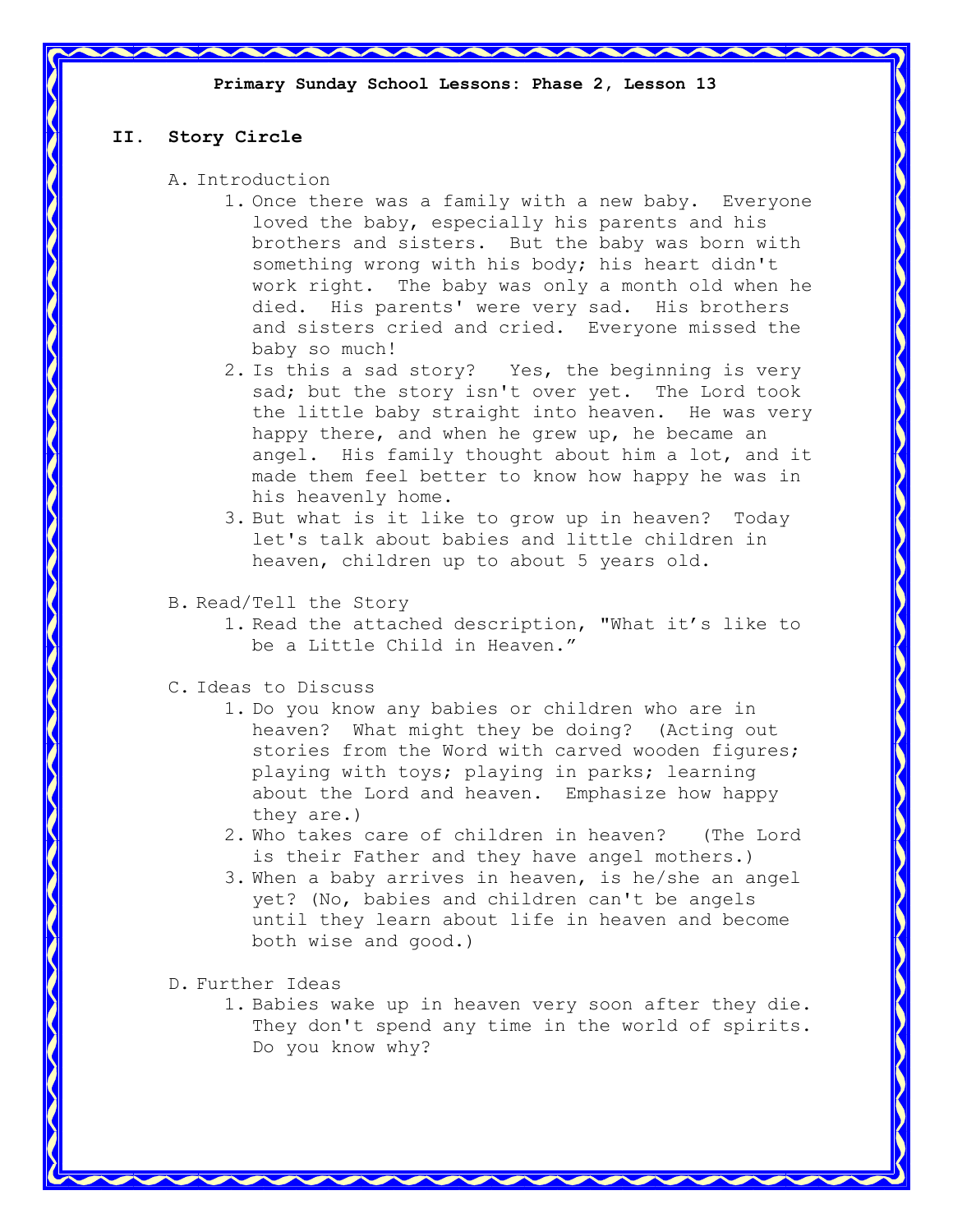a. The most important thing that happens in the world of spirits is that people show what they are really like, whether they love good or evil. But it takes people a long time on earth to decide if they love good or evil. Babies and children haven't lived on earth long enough to make that decision, so they go straight to heaven.

2. Babies learn things more quickly in heaven than they would on earth because spiritual bodies and brains are so much better than our earthly bodies and brains. And the angels are excellent teachers.

- a. They learn to walk quite easily. And they learn the angels' language in less than a month! They learn many things to help them grow into angels.
- b. Since angels are wise and good, little children are taught to see what is true and to love what is good. They learn the Lord's prayer and other prayers. Ministers come and talk to them. And there are special representations that teach them wonderful things about the Lord and His Word. As they learn, their spiritual bodies grow.
- 3. The Word tells us how little children in heaven learn about Easter with a special representation of the Easter story.
	- a. They are showed how the Lord rose into heaven on Easter morning and how He went down very close to hell to lift up all the good people that the evil spirits had been making unhappy. In the representation they helped the Lord to lift up the good people with what seemed to be strings. They were learning how the Lord helped those good people and that angels try to help the Lord to do kind things for other people.
- 4. Do you think children in heaven are always good? (No; they aren't angels yet, and they do naughty things sometimes.)
- 5. Wouldn't it be nice to grow up in heaven and know for sure that you would be an angel someday? Did you know that you could become just as good an angel as a baby that grows up in heaven?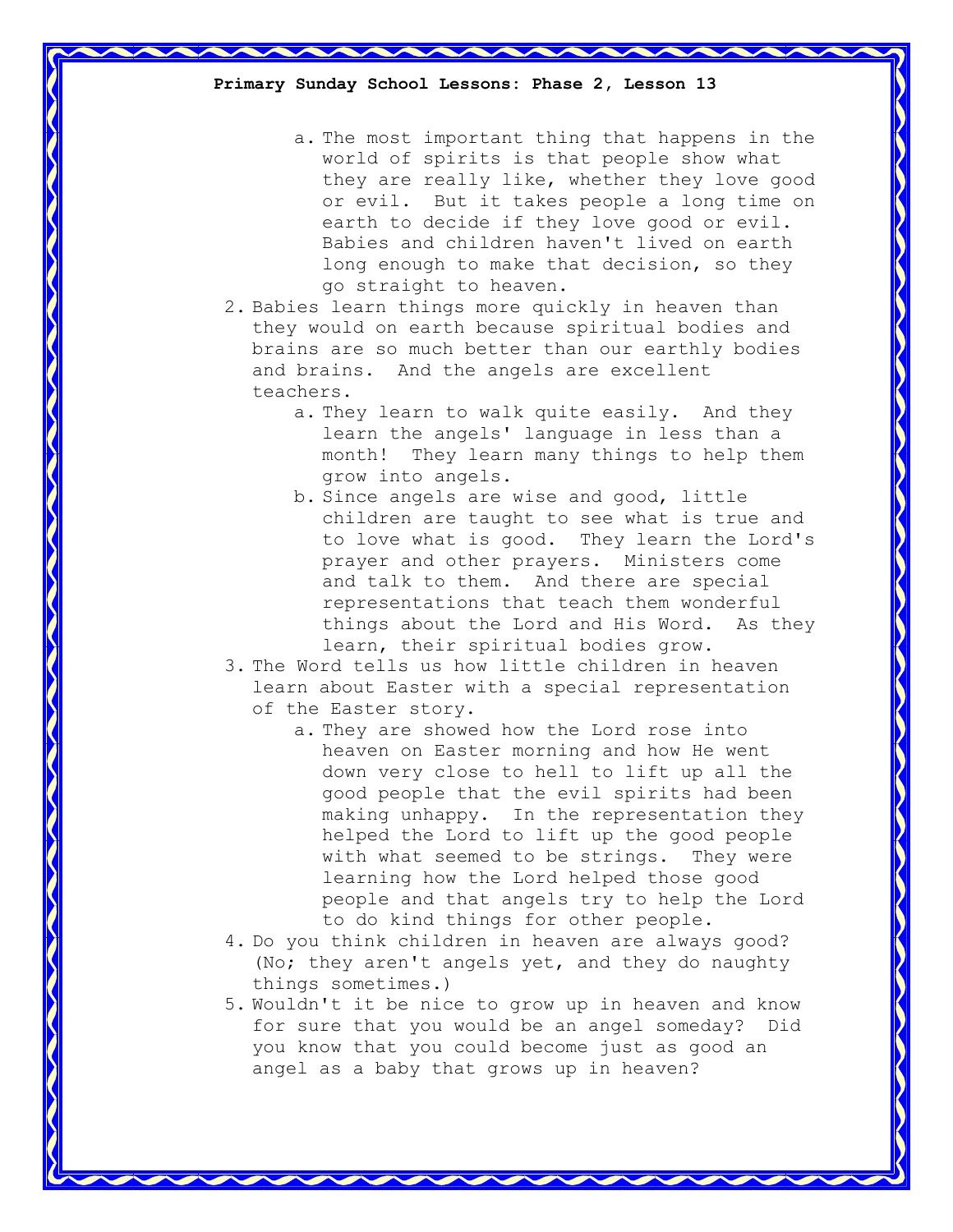a. The Lord is your Heavenly Father too, and if you love Him and your neighbor and try to do what is good, He will be able to help you to grow to become an angel just as surely as if you were growing up in heaven.

## **III. Enrichment Activities**

A. Music

- 1. "Every Child in Heaven Has a Garden Bright," Hymnal #149
- 2. "You Shall Love the Lord Your God With All Your Heart and Mind," FIRST SONGS FOR LITTLE CHILDREN, p. 7.
- 3. "Angel Song," Lori Soneson (Odhner). (Sheet music attached to Lesson #4; you can listen to it on LORI'S SONGS II, Side 2, near the end of the tape.)

## B. Activities

- C. Project
	- 1. Have children make one of the special skies seen where little children live in heaven. You could use markers or special "painting crayons" on white paper for color for the sky, and then add flowers or diamonds in the form of glitter or sequins for a special effect. (You can sometimes find flower shapes like sequins in arts and crafts stores, and clear beads will do nicely for diamonds. Rainbow striped ribbon cut into short lengths can be glued to the page to depict the sky full of tiny rainbows.) If there is time, children could draw in a small child or two looking at the sky; or you could provide a line drawing of a young child for them to color in and cut out, then glue onto the page. (See AC 1621, 1623)

## **IV. Teaching Aids**

A. Illustrations from the book, LIFE IS FOREVER, by Peter Buss, nos. 9 and 10.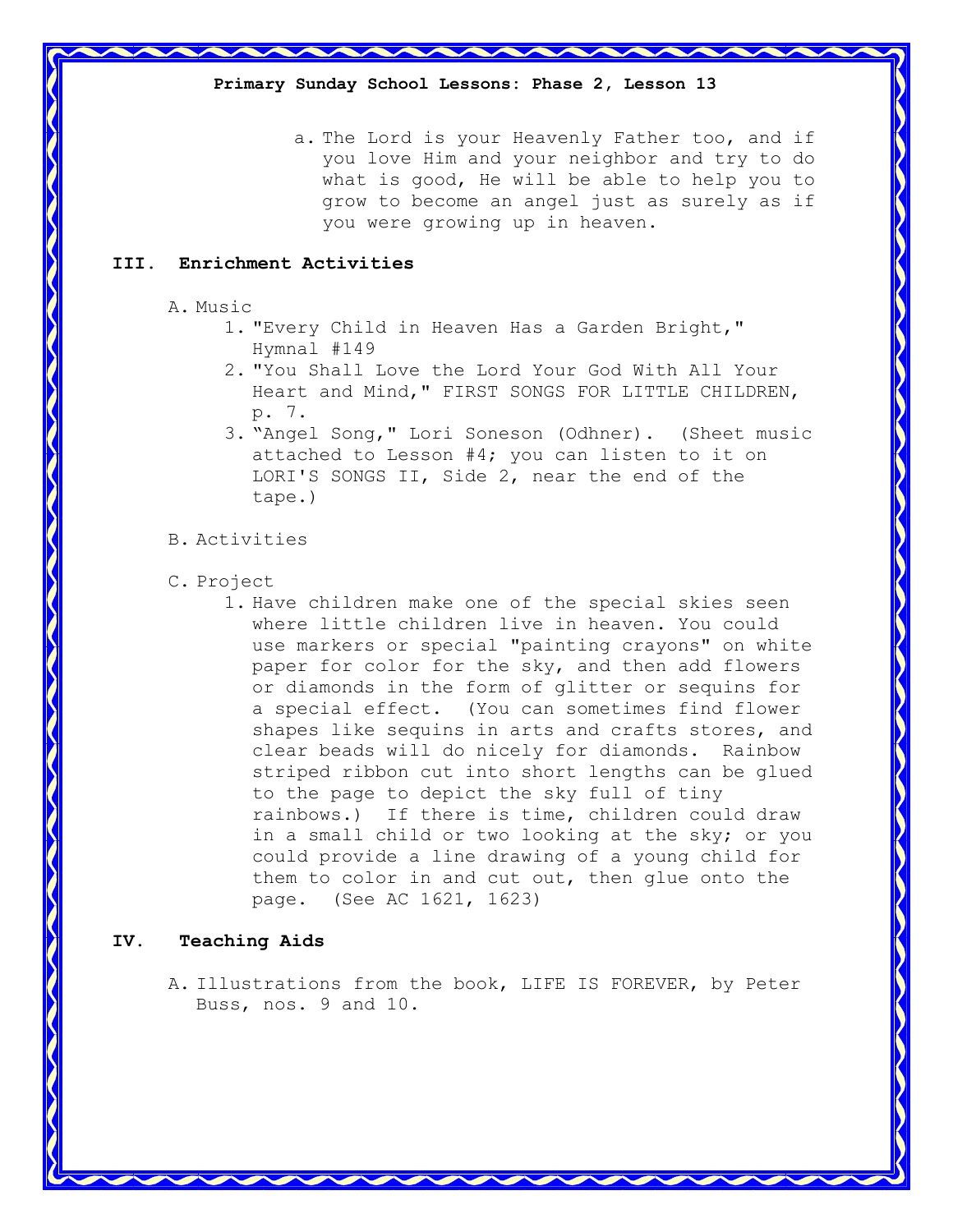

D. *Life Is Forever* by Peter Buss, Chapters 9 and 10.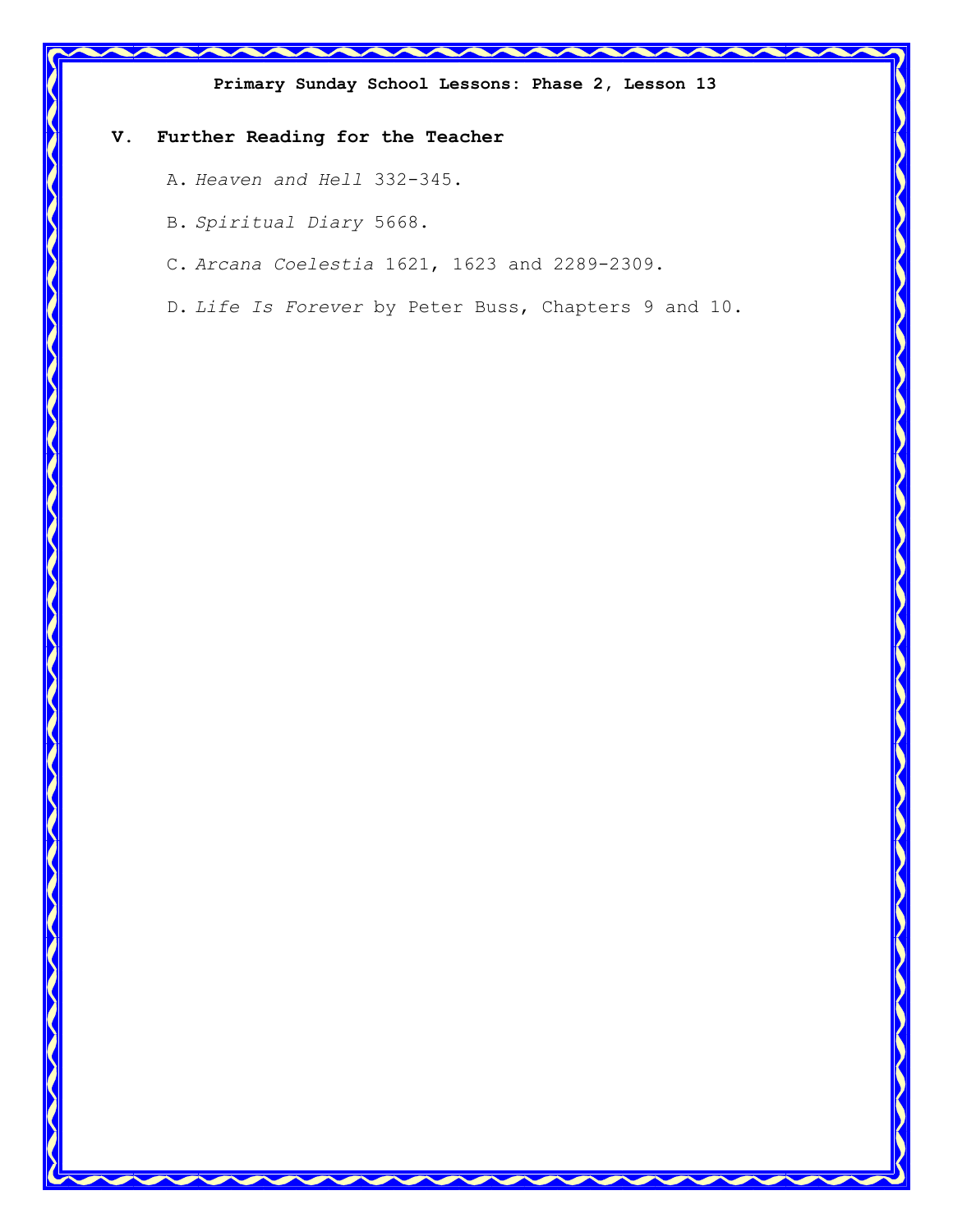#### **WHAT IT'S LIKE TO BE A LITTLE CHILD IN HEAVEN**

Imagine that you are a baby waking up in heaven. You see the face of a beautiful woman. She smiles at you, and you know right away that she loves you very much. She holds you gently in her arms and sings a lovely song. And you are aware of a wonderful smell—perhaps it is the scent of sweetsmelling flowers.

This is your angel mother. When she lived in the world, she loved babies more than most people do. And she loved the Lord. Every angel has a special job to do, and hers is to take care of babies in heaven. She loves her job, and she is very good at it.

You live in a special place in heaven, close to the Lord. The Lord is your Father, and He watches over you very carefully. Your angel mother takes care of you each day, and the Lord shows her the best ways to teach you about heaven and help you grow to be an angel.

You are quite happy in heaven. Both your angel mother and her husband love you very much, and you love them. You have other children to play with, too! Some angel mothers take care of several children, so there might be other children in your home. Or perhaps other children live nearby, and you see them often.

You live in a beautiful home, and the Lord provides you with food, clothing, and everything else you need. You have wonderful toys to play with. Perhaps you have carved wooden figures so you can act out stories from the Word, such as Noah and the Ark, Moses Crossing the Red Sea, David and Goliath, and the Birth of the Lord on earth. You might have a special doll or a stuffed animal. It's hard to know what toys in heaven would be like, but you would certainly have them, and since the Lord gives them to you, they would surely be special.

You live in a very beautiful part of heaven where the sky is always changing. Sometimes it looks like it is full of tiny flowers that are many different colors. Sometimes the sky glitters as if it is made of tiny diamonds. Another time it sparkles with tiny rainbows. Sometimes you look at the sky, and it seems to have the shapes of little children playing. Another time the sky looks like it is on fire with a gold or silver color. When you see the beautiful sky, it makes you feel very happy inside, and you feel close to the Lord.

There is a special park where your angel mother takes you to play. She makes a garland [necklace] of flowers to